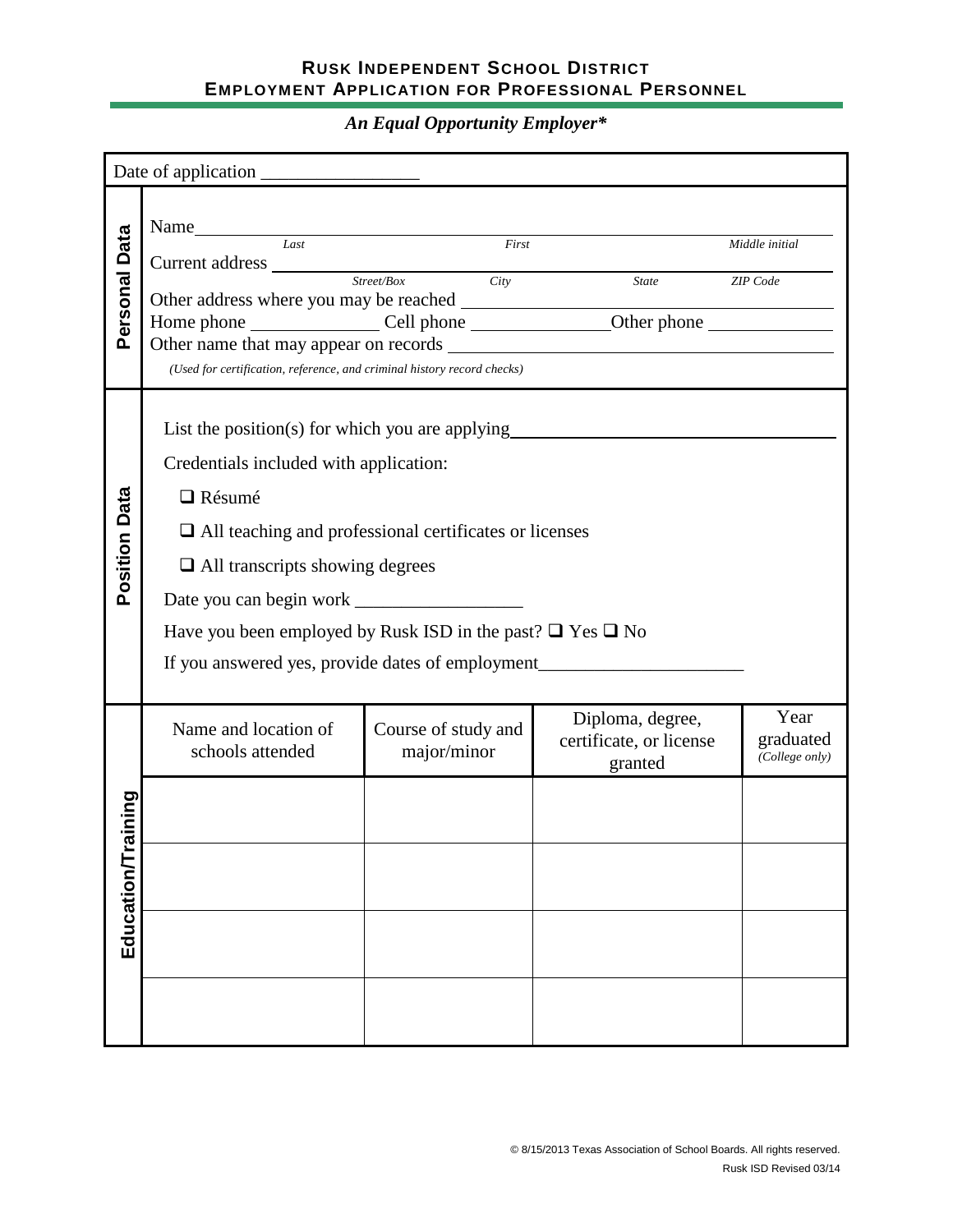| Certification/Licensure | $\Box$ None<br>◻<br>$\Box$<br>Other: | Certificates or Licenses Currently Held:<br><b>Valid Texas</b><br>$\Box$ Valid Other State<br>Texas One-Year (out-of-state/country): Expiration date:<br><u> 1989 - Johann Barn, fransk politik amerikansk politik (</u><br>Areas of Specialization/Supplemental Certificates/Endorsements (as listed on certification): |                                |  |  |  |  |
|-------------------------|--------------------------------------|--------------------------------------------------------------------------------------------------------------------------------------------------------------------------------------------------------------------------------------------------------------------------------------------------------------------------|--------------------------------|--|--|--|--|
|                         |                                      | List teaching experience beginning with most recent years.                                                                                                                                                                                                                                                               |                                |  |  |  |  |
|                         | Name and location<br>of school       |                                                                                                                                                                                                                                                                                                                          | Name and location of<br>school |  |  |  |  |
|                         | Type of assignment                   |                                                                                                                                                                                                                                                                                                                          | Type of assignment             |  |  |  |  |
| Experience              | Dates taught                         |                                                                                                                                                                                                                                                                                                                          | Dates taught                   |  |  |  |  |
|                         | Principal's name<br>and phone        |                                                                                                                                                                                                                                                                                                                          | Principal's name and<br>phone  |  |  |  |  |
|                         | Reason for leaving                   |                                                                                                                                                                                                                                                                                                                          | Reason for leaving             |  |  |  |  |
| aching<br>ڡ             | Name and location<br>of school       |                                                                                                                                                                                                                                                                                                                          | Name and location of<br>school |  |  |  |  |
|                         | Type of assignment                   |                                                                                                                                                                                                                                                                                                                          | Type of assignment             |  |  |  |  |
|                         | Dates taught                         |                                                                                                                                                                                                                                                                                                                          | Dates taught                   |  |  |  |  |
|                         | Principal's name<br>and phone        |                                                                                                                                                                                                                                                                                                                          | Principal's name and<br>phone  |  |  |  |  |
|                         | Reason for leaving                   |                                                                                                                                                                                                                                                                                                                          | Reason for leaving             |  |  |  |  |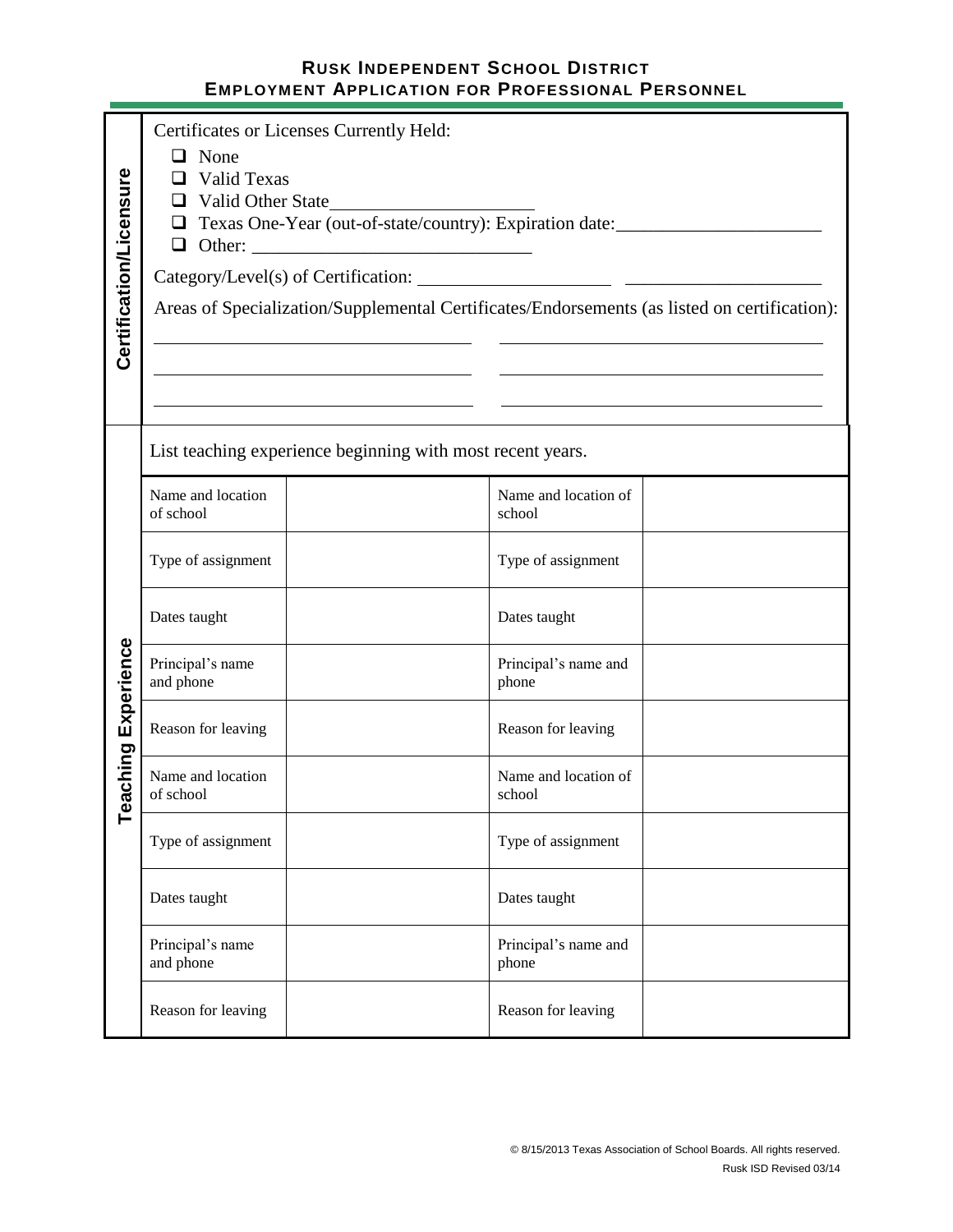| Please provide a list of all other jobs or administrative positions you have held in the past 10<br>years. Attach additional sheets if necessary. Attach résumé if available. |                                                                              |                               |                               |                                |  |                |                            |
|-------------------------------------------------------------------------------------------------------------------------------------------------------------------------------|------------------------------------------------------------------------------|-------------------------------|-------------------------------|--------------------------------|--|----------------|----------------------------|
|                                                                                                                                                                               | Employer name and<br>location                                                |                               | Employer name and<br>location |                                |  |                |                            |
|                                                                                                                                                                               | Position/title held                                                          |                               |                               | Position/title held            |  |                |                            |
|                                                                                                                                                                               | Dates employed                                                               |                               |                               | Dates employed                 |  |                |                            |
|                                                                                                                                                                               | Supervisor's name<br>and phone                                               |                               |                               | Supervisor's name<br>and phone |  |                |                            |
|                                                                                                                                                                               | Reason for leaving                                                           |                               |                               | Reason for leaving             |  |                |                            |
| Other Work Experience                                                                                                                                                         | Employer name and<br>location                                                |                               |                               | Employer name and<br>location  |  |                |                            |
|                                                                                                                                                                               | Position/title held                                                          |                               |                               | Position/title held            |  |                |                            |
|                                                                                                                                                                               | Dates employed                                                               |                               |                               | Dates employed                 |  |                |                            |
|                                                                                                                                                                               | Supervisor's name<br>and phone                                               |                               |                               | Supervisor's name<br>and phone |  |                |                            |
|                                                                                                                                                                               | Reason for leaving                                                           |                               |                               | Reason for leaving             |  |                |                            |
|                                                                                                                                                                               | Please list references the district can contact regarding your work history. |                               |                               |                                |  |                |                            |
|                                                                                                                                                                               | Full name of<br>reference                                                    | School district/<br>firm name |                               | Mailing<br>address             |  | Position/title | Area code/<br>phone number |
|                                                                                                                                                                               |                                                                              |                               |                               |                                |  |                |                            |
| References                                                                                                                                                                    |                                                                              |                               |                               |                                |  |                |                            |
|                                                                                                                                                                               |                                                                              |                               |                               |                                |  |                |                            |
|                                                                                                                                                                               |                                                                              |                               |                               |                                |  |                |                            |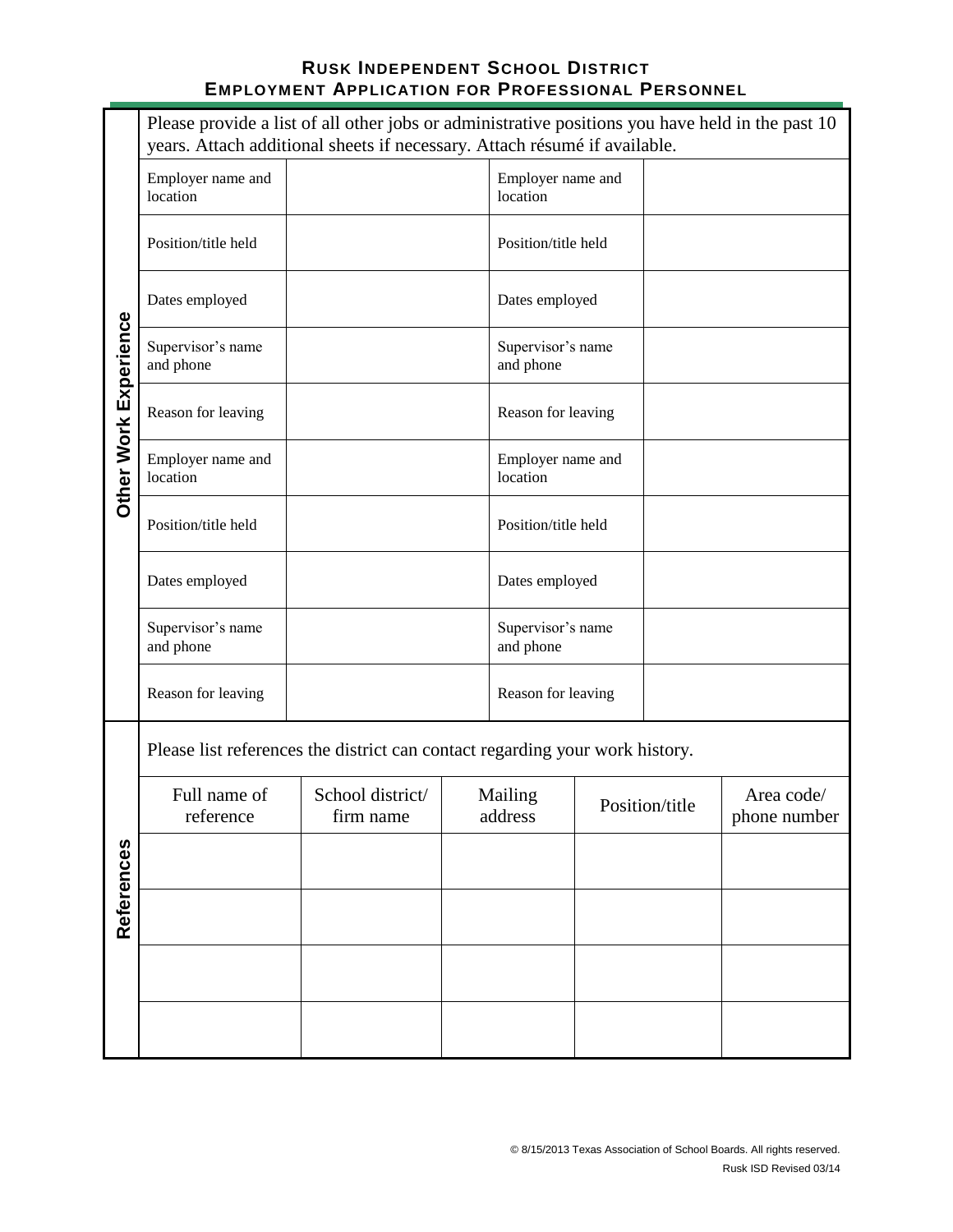|                     | Do you have a relative who serves on the Board of Education or is an employee of Rusk<br>ISD?                                                                                                                                                                                                                                                                    |  |  |  |  |  |
|---------------------|------------------------------------------------------------------------------------------------------------------------------------------------------------------------------------------------------------------------------------------------------------------------------------------------------------------------------------------------------------------|--|--|--|--|--|
|                     | $\Box$ Yes $\Box$ No If yes, please provide the relative's name and relationship:                                                                                                                                                                                                                                                                                |  |  |  |  |  |
| General Information | Have you ever been convicted of, pled guilty or no contest (nolo contendre) to, or received<br>probation, suspension, or deferred adjudication for a felony or any offense involving moral<br>turpitude (including, but not limited to, theft, rape, murder, swindling, and indecency with a<br>minor)? $\Box$ Yes $\Box$ No                                     |  |  |  |  |  |
|                     | If yes, please state where, when, and the nature of the offense                                                                                                                                                                                                                                                                                                  |  |  |  |  |  |
|                     | (A felony conviction is not an automatic bar to employment. The district will consider the nature, date, and<br>relationship between the offense and the position for which you are applying.)                                                                                                                                                                   |  |  |  |  |  |
|                     | I hereby affirm that all information provided in this application is true and accurate to the<br>best of my knowledge and understand that any deliberate falsifications, misrepresentations,<br>or omissions of fact may be grounds for rejection of my application or dismissal from sub<br>sequent employment.                                                 |  |  |  |  |  |
|                     | I authorize the references listed on the previous page to give you any and all information<br>concerning my previous employment and any pertinent information they may have, per<br>sonal or otherwise, and release all such parties from liability for any damage that may result<br>from furnishing the same to you.                                           |  |  |  |  |  |
| Verification        | I understand that the district is required by Texas Education Code to review criminal history<br>of applicants.                                                                                                                                                                                                                                                  |  |  |  |  |  |
|                     | Signature<br>Date                                                                                                                                                                                                                                                                                                                                                |  |  |  |  |  |
|                     | This application becomes the property of the district. The district reserves the right to accept or reject it.<br>AN APPLICATION IS ACTIVE FROM THE DATE RECEIVED THROUGH THE END OF THE<br>CURRENT SCHOOL YEAR, AT WHICH TIME IT BECOMES INACTIVE.<br>IF APPLICANT DESIRES FOR THE APPLICATION TO BE REACTIVATED FOR THE NEXT YEAR,<br>PLEASE CALL 903-683-5592 |  |  |  |  |  |

*\*Applicants for all positions are considered without regard to race, color, sex (including pregnancy), national origin, religion, age, disability, genetic information, veteran or military status, or any other legally protected status. Additionally, the district does not discriminate against an applicant who acts to oppose such discrimination or participates in the investigation of a complaint related to a discriminating employment practice.*

> *The district Title IX Coordinator is Scott W. Davis 203 East 7th Street Rusk, TX 75785 (903)683-5592*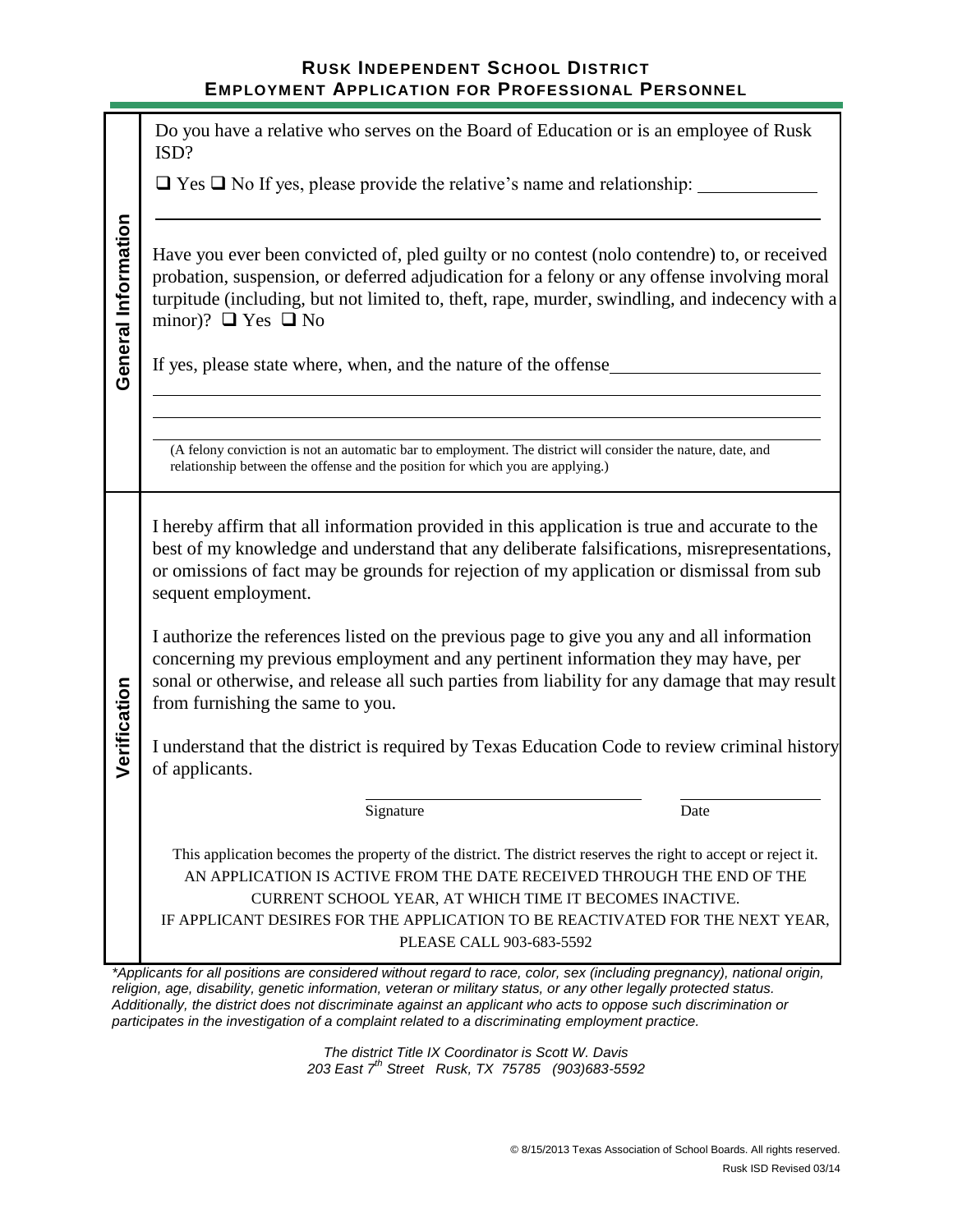# **Criminal History Record Information Request**

# **Confidential\***

The Rusk Independent School District is required by Texas Education Code Chapter 22, Subchapter C to review the criminal history of applicants, employees, independent contractors, student teachers, and certain volunteers. The information requested below is necessary to obtain criminal history record information.

*Please Print.*

| Last                                                                                                                                                                                                               | First |              | Middle   |
|--------------------------------------------------------------------------------------------------------------------------------------------------------------------------------------------------------------------|-------|--------------|----------|
|                                                                                                                                                                                                                    |       |              |          |
| <b>Street</b>                                                                                                                                                                                                      | City  | State        | Zip Code |
|                                                                                                                                                                                                                    |       |              |          |
|                                                                                                                                                                                                                    |       |              |          |
| Number                                                                                                                                                                                                             |       | <b>State</b> |          |
|                                                                                                                                                                                                                    |       |              |          |
|                                                                                                                                                                                                                    |       |              |          |
| Sex: Male Female                                                                                                                                                                                                   |       |              |          |
| Ethnicity: Black _______ White _______ Other ______                                                                                                                                                                |       |              |          |
| I understand the information I am providing about age, ethnicity and sex will not be used to determine<br>eligibility for employment, but will be used solely for the purpose of obtaining criminal history record |       |              |          |

engromy to<br>information.

\_\_\_\_\_\_\_\_\_\_\_\_\_\_\_\_\_\_\_\_\_\_\_\_\_\_\_\_\_\_\_\_\_\_\_\_\_\_\_\_\_\_\_\_ Signature

\_\_\_\_\_\_\_\_\_\_\_\_\_\_\_\_\_\_\_\_\_\_\_\_\_\_\_\_\_\_\_\_\_\_\_\_\_\_\_\_\_\_\_\_

Date \*This form will be removed from the application and filed in the business office.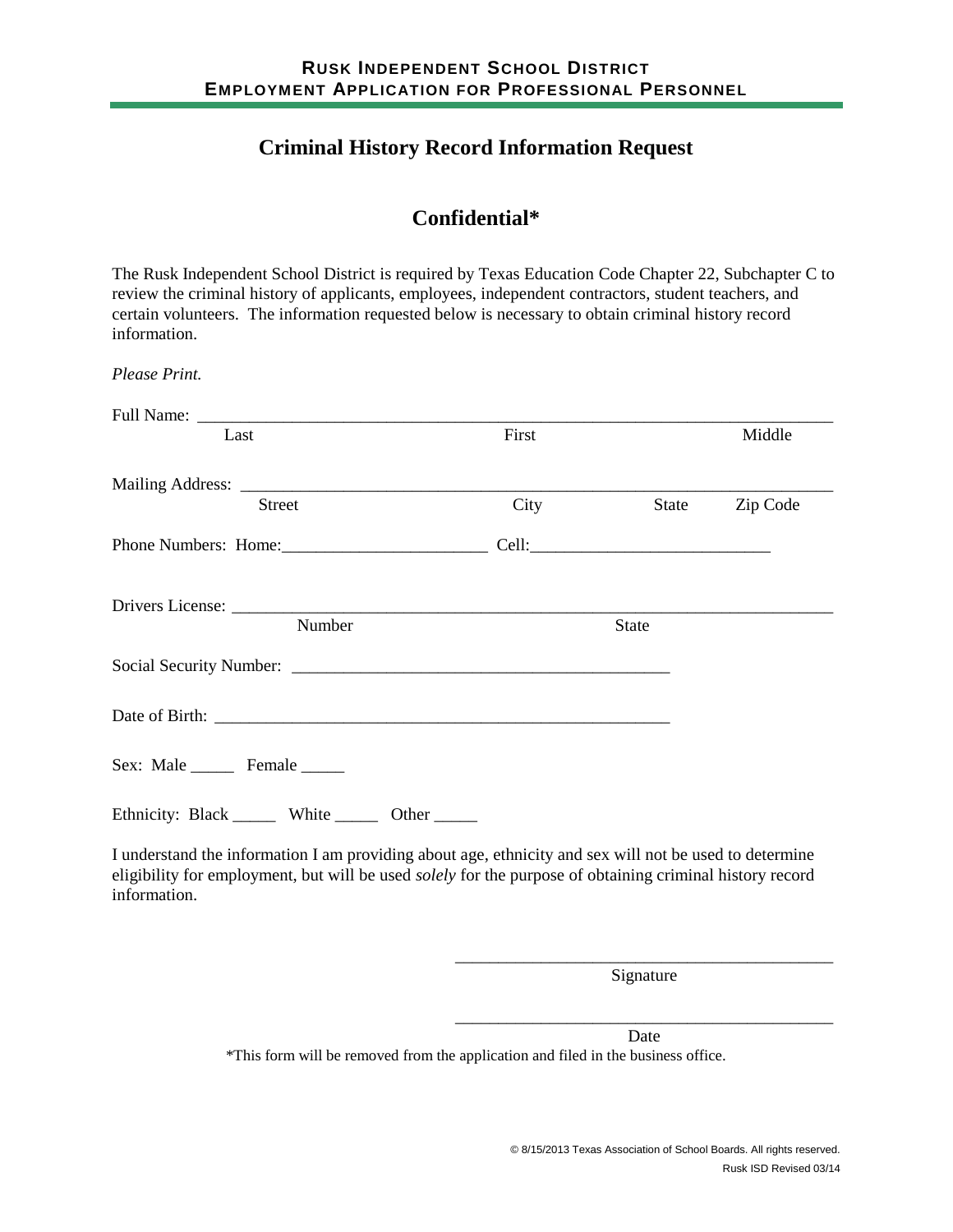# **DPS Computerized Criminal History (CCH) Verification**

**(AGENCY COPY)**

I,  $\blacksquare$ 

APPLICANT or EMPLOYEE NAME (Please print)

History (CCH) check will be performed by accessing the Texas Department of Public Safety Secure Website and will be based on name and DOB identifiers I supply. (This is not a consent form.) Authority for this agency to access an individual's criminal history data may be found in Texas Government Code 411; Subchapter F.

Name-based information is not an exact search and only fingerprint record searches represent true identification to criminal history, therefore the organization conducting the criminal history check is not allowed to discuss with me any criminal history record information obtained using this method. The agency may request that I have a fingerprint search performed to clear any misidentification based on the result of the name and DOB search. Once this process is completed the information on my fingerprint criminal history record may be discussed with me.

In order to complete the process I must make an appointment with the Fingerprint Applicant Services of Texas (FAST) as instructed online at [www.txdps.state.tx.us](http://www.txdps.state.tx.us/) */Crime Records/Review of Personal Criminal History* or by calling the DPS Program Vendor at 1-888-467-2080, submit a full and complete set of fingerprints, request a copy be sent to the agency listed below, and pay a fee of \$24.95 to the fingerprinting services company.

**(This copy must remain on file by your agency. Required for future DPS Audits)**

| Date                       |                                           |
|----------------------------|-------------------------------------------|
|                            | <b>Rusk ISD</b>                           |
| Agency Name (Please print) |                                           |
|                            | Agency Representative Name (Please print) |
|                            |                                           |

**\_\_\_\_\_\_\_\_\_\_\_\_\_\_\_\_\_\_\_\_\_\_\_\_\_\_\_\_\_\_\_\_\_\_\_**

| <b>Please:</b><br><b>Check and Initial each Applicable Space</b> |         |  |  |  |
|------------------------------------------------------------------|---------|--|--|--|
| <b>CCH</b> Report Printed:                                       |         |  |  |  |
| $YES$ NO $\qquad$<br>initial                                     |         |  |  |  |
| Purpose of CCH:                                                  |         |  |  |  |
| Empl __ Vol/Contractor __ _ _ _ _ _ _ initial                    |         |  |  |  |
| Date Printed:                                                    | initial |  |  |  |
| Destroyed Date:                                                  | initial |  |  |  |
| <b>Retain in your files</b>                                      |         |  |  |  |

Date

Rev. 09/2013

**Submit Form**